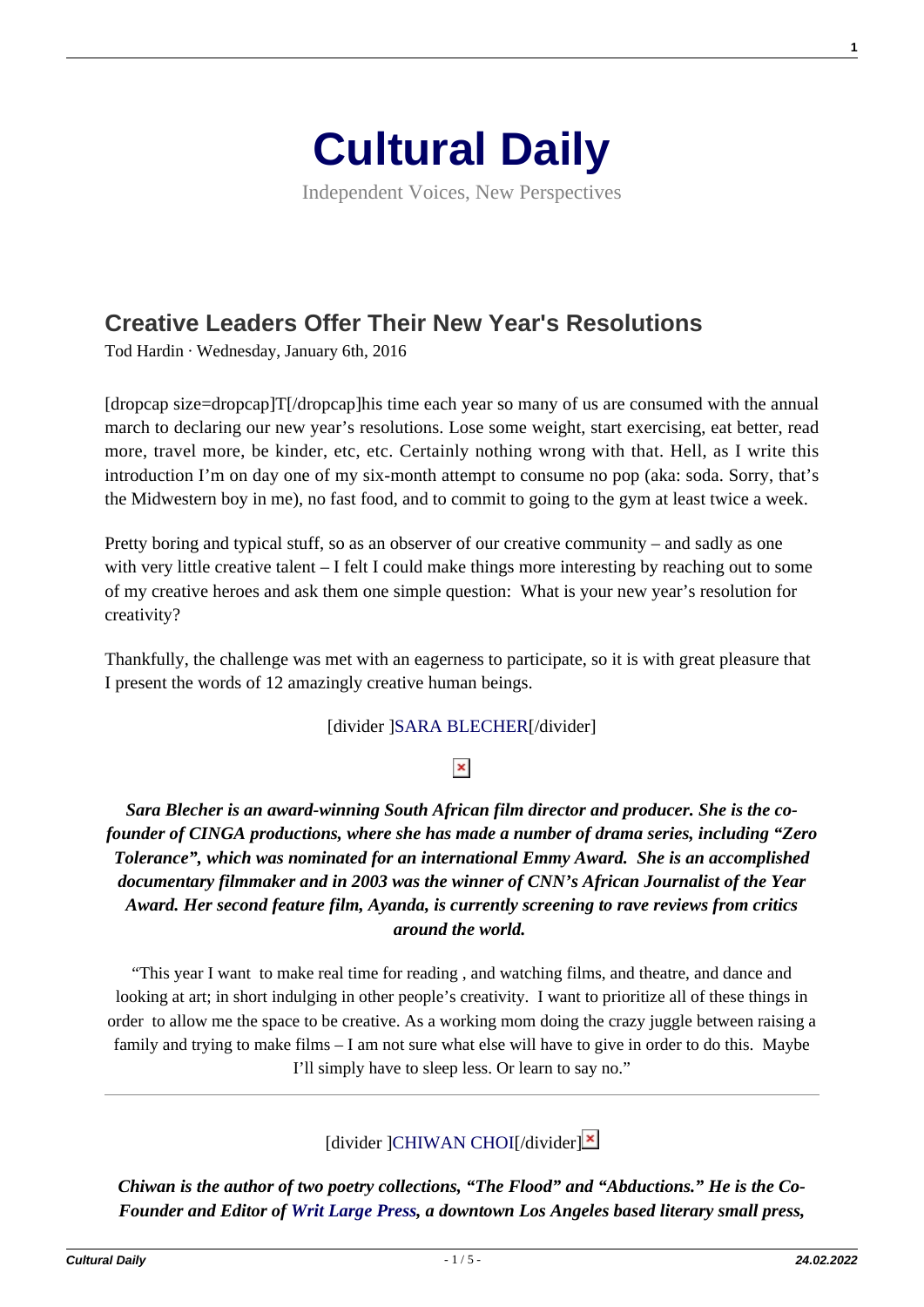#### *and also Cultural Weekly's editor.*

to finish all my book projects.

for writ large press to publish all its scheduled books.

to work on a mixed reality/mix media book with my wife Judeth.

# [divider ][DOMINIQUE CHRISTINA\[](http://www.dominiquechristina.com/)/divider[\]](https://www.culturalweekly.com/wp-content/uploads/2016/01/DOMINIQUE_CHRISTINA-e1451661893172.jpg)<sup>x</sup>

# *Award-winning poet, author, educator, and activist. She holds five national poetry slam titles in four years, including the 2014 & 2012 Women of the World Slam Champion and 2011 National Poetry Slam Champion. Her work is greatly influenced by her family's legacy in the Civil Rights Movement and by the idea that worlds make worlds.*

"My New Year's resolution for creativity? It's not so different from any other resolution I have made. I intend to take risks. I intend to interrogate the landscape of my womanness, my *otherness.* I intend to chase the ghosts down and remind them that they are not the story of me. I will keep nudging at my ancestors in the writing. I will keep writing poems that assure me I am unkillable. I will finish this young adult novel for Random House. I will publish my memoirs. I will erect an exhibit that brings the imagery of a slave woman I have imagined and (re)imagined into the room to insist on a reckoning. I will be, in every way, the best kind of poem. I will write. I will write. I will write. And insist on myself. And be big with invention and unimpeachable bravery. That is what I am resolved to do."

# $\left[$ divider  $\left[$ SARAH ELGART $\left[$ /divider $\right]$  $\mathbb{Z}$

# *Sarah Elgart is an award winning, LA-based choreographer/director whose work is produced internationally for stage, screen, and site-specific venues. Through her ongoing series ScreenDance Diaries, opens Cultural Weekly readers to the union of dance and film.*

"My creative resolution for 2016 is to be fearless and joyful in the face of my dreams… To dream what I want to realize, and to realize what I dream."

# [divider ][ALEXIS RHONE FANCHER](http://www.alexisrhonefancher.com/)I/divider<sup>[\]](https://www.culturalweekly.com/wp-content/uploads/2016/01/Alexis_Rhone_Fancher.jpg)</sup>

# *Since 2013 Alexis has been nominated for four Pushcart Prizes and four Best of The Net awards. Alexis is poetry editor of Cultural Weekly, where she also publishes "The Poet's Eye," a monthly photo essay about her ongoing love affair with Los Angeles.*

"My New Year's resolution for creativity is to match my creative endeavors with equal amounts of promotion. I want funding for my Los Angeles Poets Project, Phase 2. In April, 2015, thirty of my poet portraits had a show at Beyond Baroque, in honor of Poetry Month. I now have over seventy portraits completed, with more to come. My resolution is to have a show in conjunction with the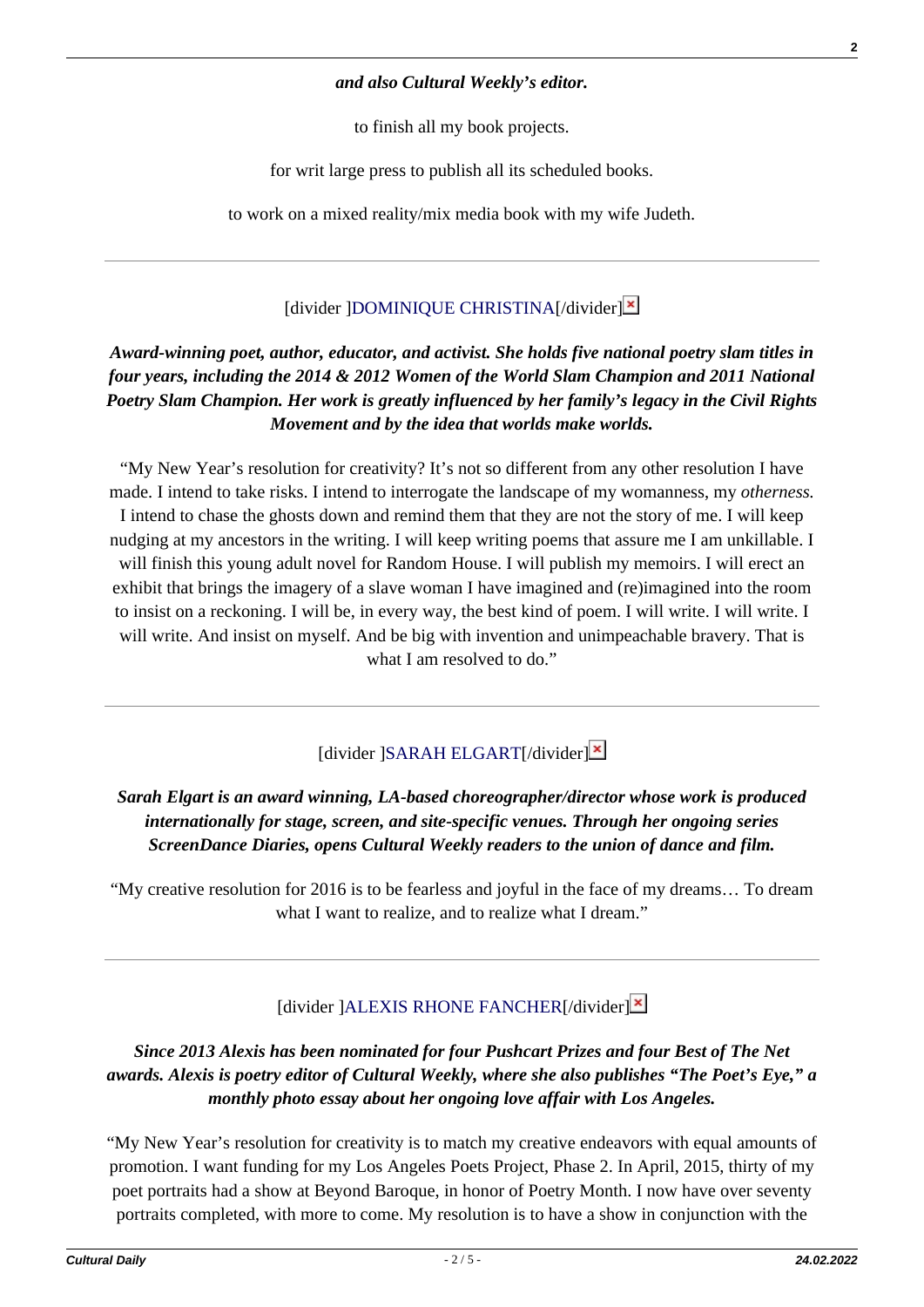city, and produce a book of L.A. poets portraits and poems, documenting and promoting our thriving poetry scene."

[divider  $[ICY$  and SOT[/divider] $\mathbf{\times}$ 

*ICY and SOT are stencil artists from Tabriz, Iran currently residing in Brooklyn, New York. Since 2006, the two brothers have made paramount accomplishments in Iranian urban art culture as both skaters and artists. They continue on their creative crusade to dismantle preconceived perceptions of a fleeting Iranian tradition through their striking stencil work depicting human rights, justice, social and political issues. Icy and Sot have held and participated numerous international exhibitions and their outdoor artworks can been seen across the cities of Iran, The United States, and Europe.*

"Our resolution for creativity for the new year is to experiment as much as we can by exploring different art forms and not limiting our work in just stencils also make whatever ideas we have happen by just doing them as soon as we are able to because written ideas in the notebooks don't exist until you make them happen."

 $\left[$ divider  $\left[$ ADAM LEIPZIG $\left[$ /divider $\right]$  $\right]$ 

# *Adam is the publisher and managing editor of Cultural Weekly. He also serves as the COO of CreativeFuture, which is a non-profit organization that advocates for the rights of our creative community. He is the former President of National Geographic Films, a past Senior VP at Disney, and a long time independent film producer and distributor.*

"Make more time for my writing. Now let me be clear: I do not like writing. In fact, I hate it. Writing is an unnatural act. Humans were made for being with other humans, socializing, eating, working together, having fun or chasing after bison in a collective hunt. We were not constructed to be alone and anti-social, in solitary confinement tapping our fingers on plastic keypads. But there you go. My two books that came out in 2015 have shared a lot of knowledge with a lot of people, and that feels good. On top of that, my publisher wants more books. So here I am. As much as I hate writing, I love having written, and I can't have the latter without the former. I have adjusted my schedule for more writing time in 2016. It's a resolution I won't enjoy keeping, but will be glad I did."

[divider [\]JASON MAYDEN\[](https://dschool.stanford.edu/fellowships/fellows/jason-mayden/)/divider]<sup>x</sup>

*Jason is a Designer, Lecturer, Artist, Collector of curious and wonderfully crafted goods, a Sports Junkie, Book Worm, Equality in Education Advocate, 1990's Hip Hop Enthusiast and a Social Innovator. Currently, Mayden is a strategic advisor on the topic of Design for MarkOne, the first Designer-In-Residence at Accel Partners and a Media Designer/Lecturer at the Hasso Plattner Institute of Design at Stanford University. Prior to his various current endeavors, Mayden had a successful career as the Sr. Global Design Director for Jordan Brand, a division*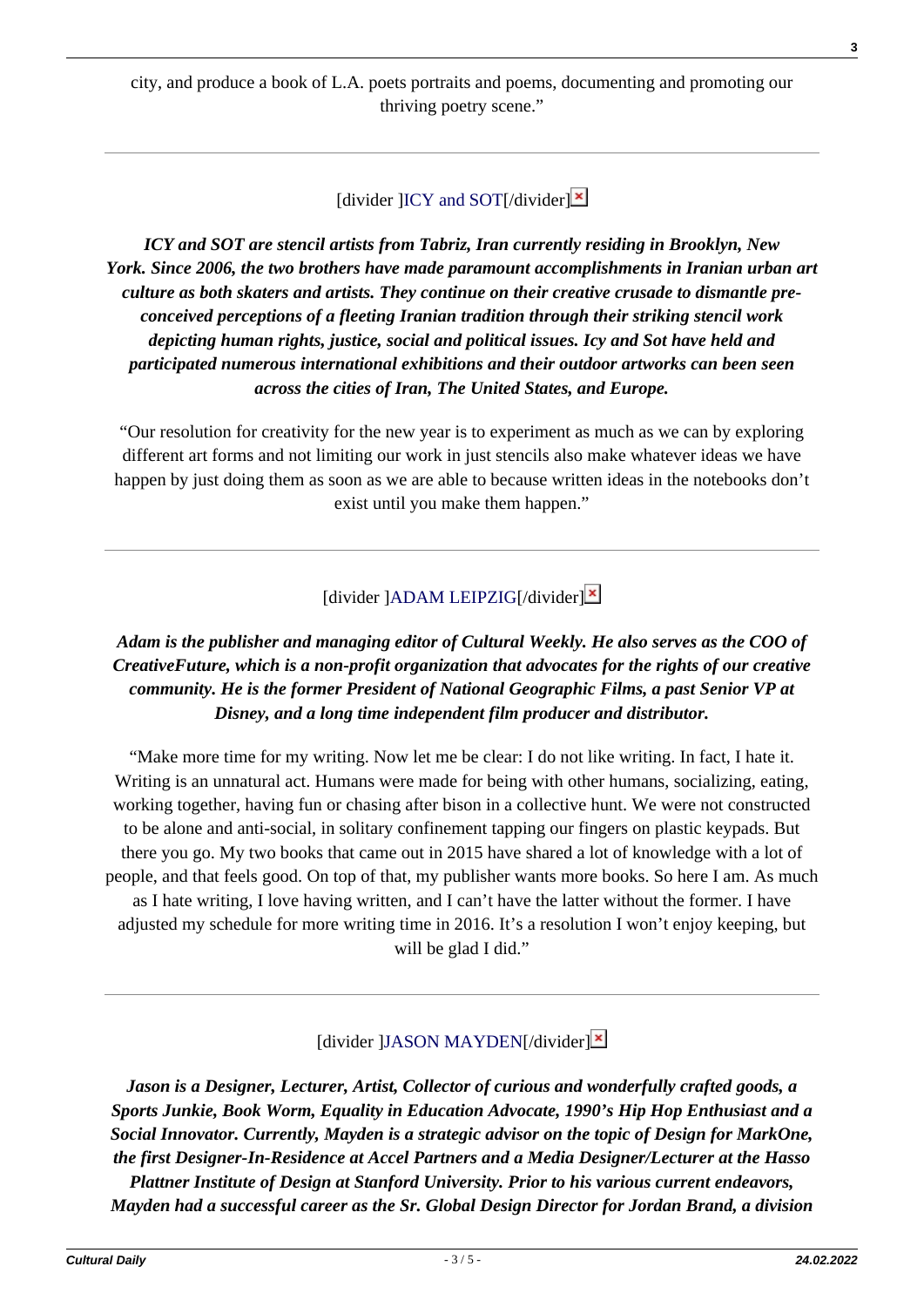#### *of Nike Inc.*

"To remain unapologetically, me. It's easy to lust after the appearance of success or the perception of accomplishment that dominates the modern social narrative. However, I truly believe that the most unique and impactful thing that you can be is yourself. So in 2016, I will continue to strive to be the first "Jason Mayden" rather than the next anyone else."

# $\left[$ divider  $\left|$ LORI MCNEE $\left|$ /divider $\right|$ <sup>×</sup>

# *Lori is a professional artist who specializes in still life, and landscape oil paintings. She is an exhibiting member of Oil Painters of America, Plein Air Painters of Idaho, is a Ketchum Arts Commission commissioner, on Plein Air Magazine Board of Advisors, and is a Sun Valley Wellness board member.*

"'Scatter your fire, and you won't hit the mark,' my mom said to me many years ago. I've always had many interests, and this helpful mantra has reminded me to stay focused and on target. Today, I am a successful professional artist, but I'm also an active blogger, author, speaker, and social media influencer (and a mom!). I love all the different facets of my career, but over the past few years my creative time in the studio has been sacrificed. For 2016, my mother's wise words are ringing yet again in my ears. My New Year's resolution is to spend more quality time in my studio painting, and a bit less time on the computer. Of course, I will continue with my blogging, writing and social media businesses, but only after I've made time for my art. And now my resolution is in writing!"

#### [divider [\]MATTHEW MODINE\[](http://www.matthewmodine.com/)/divider]

# $\pmb{\times}$

### *Matthew has been referred to as "one of the best, most adaptable film actors of his generation" by legendary NY Times film critic Vincent Canby. He is best known for his role as Private Joker in Stanley Kubrick's "Full Metal Jacket", the title character in Alan Parker's "Birdy", and for his work in "Married to the Mob", "The Dark Knight Rises" and "Memphis Belle" – just to name a few.*

"I don't like marking time by making silly resolutions. Life is one long day – divided by periods of darkness. we are born, we live, and then who the hell knows what. i say live each day full of ambition – or no ambition at all. that's your choice. but whatever or however you choose to pass your days – find enjoyment in your decisions. don't be bitter about things you think you should have done, could have done, or might have done. own the things you did. if you're lucky, when your last breath is upon you, you'll be able to rest your head on your pillow and give a sigh of pleasure and easy release because you know you lived life on your terms and enjoyed your journey."